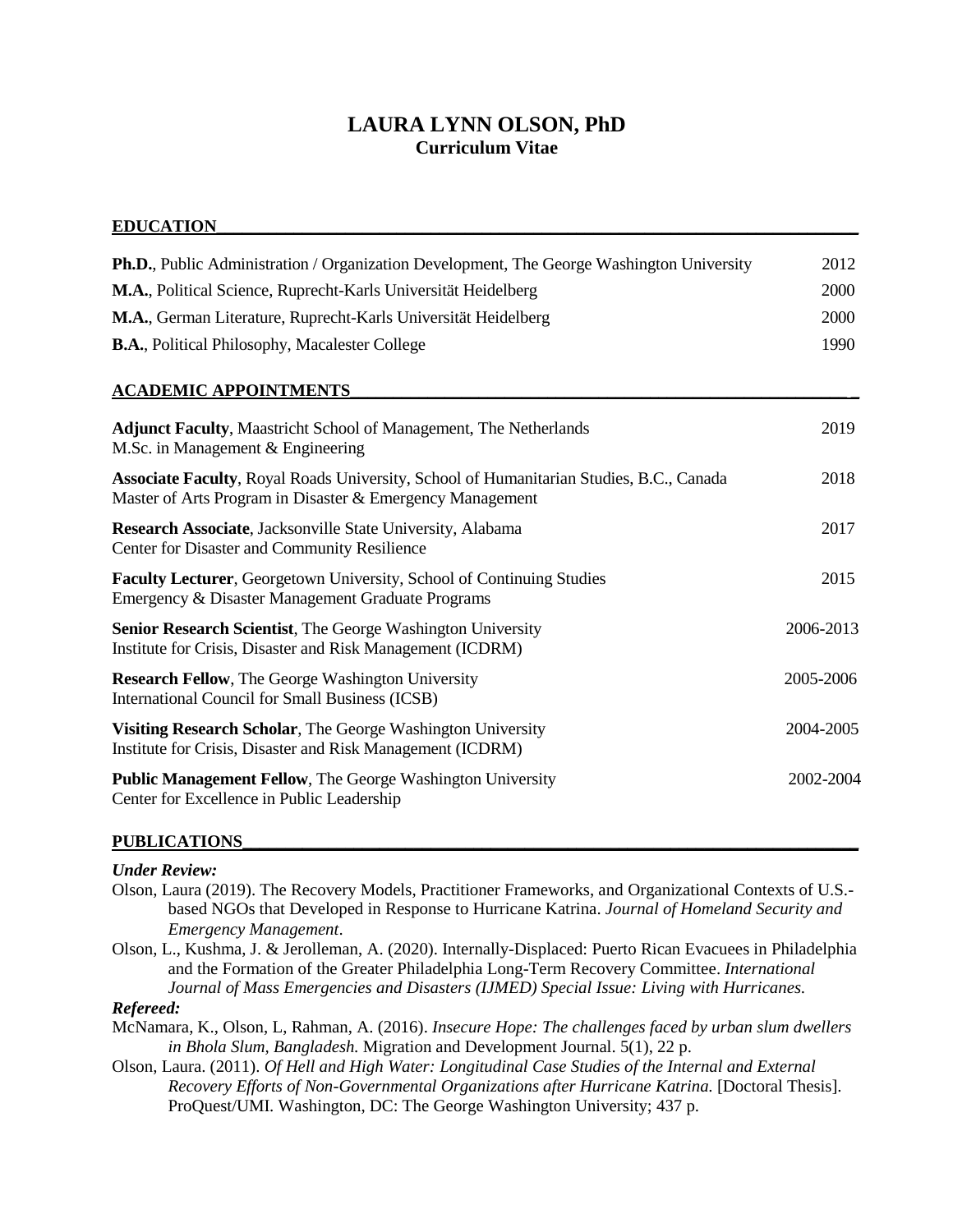Olson, Laura (2007). Case Study of a Catastrophic Event - Hurricane Katrina: An Evaluation of Social Vulnerability and Community/Organizational Resilience. *SOURCE: Studies of the University: Research, Counsel, Education, 6,* 115-125.

#### *Working Papers:*

- Olson, L. & Alaniz, R. (in press for 2019). *Addressing Future Drought in the United States.* Research Counts Series. Natural Hazards Center: Boulder, CO.
- Olson, L. (2019). *From Local Government to Civil Society, from Urban to Rural Settings: Making Recovery*  Inclusive. Discussion Paper for 4<sup>th</sup> World Reconstruction Conference. Washington, DC: World Bank Global Facility for Disaster Risk Reduction; 8 p.
- Olson, L., Browne, K., et al (2019). *Building Culture of Preparedness: Report for the FEMA Higher Education Program*. Washington, DC: FEMA; 38 p. [https://training.fema.gov/hiedu/docs/latest/2019\\_cultures\\_of\\_preparedness\\_report\\_10.22.18%20final.pdf](https://training.fema.gov/hiedu/docs/latest/2019_cultures_of_preparedness_report_10.22.18%20final.pdf)
- Olson, Laura. (2019). *Guidebook on Institutional Arrangements for Disaster Recovery: Six Case Studies and Implementation Guide*. UNDP Climate Change & Disaster Risk Reduction Cluster. New York: UNDP; 128 p.
- Olson, L., Harootunian, G. & Alaniz, R. (2016). FEDERAL POLICY BRIEF: Drought as Disaster "2021" Goals―5-Year Plan: Taking Steps towards a Drought-Resilient Future. Submitted at request of National Security Council, Director of National Preparedness. Retrieved from: http://fresnostate.edu/academics/water/documents/Drought\_Policy\_Brief\_Federal.pdf
- Olson, L., Harootunian, G. & Alaniz, R. (2016). STATE of CALIFORNIA POLICY BRIEF: Drought as Disaster "2021" Goals―5-Year Plan: Taking Steps towards a Drought-Resilient Future - Drought Response, Risk Reduction, Preparedness, Mitigation, & Climate Change Adaptation. Submitted at request of National Security Council, Director of National Preparedness. Retrieved from: [http://fresnostate.edu/academics/water/documents/Drought\\_Policy\\_Brief\\_California.pdf](http://fresnostate.edu/academics/water/documents/Drought_Policy_Brief_California.pdf)
- Olson, Laura. (2013). *Facilitator Guide for Regional Training Programme on Sustainable Livelihoods and Economic Recovery*. UNDP Bureau for Crisis Prevention and Recovery, Asia Pacific Regional Centre. Bangkok: UNDP; 56 p.
- Olson, Laura. (2012). *Summary Report on Regional Training Programme on Sustainable Livelihoods and Economic Recovery*. UNDP Bureau for Crisis Prevention and Recovery, Asia Pacific Regional Centre. Bangkok: UNDP; 73 p.
- Olson, Laura (2010). *Social Impact Analysis and Strategic Plan: The Deepwater Horizon Gulf Oil Spill - Response, Resilience, & Recovery.* ICDRM Report. Washington, D.C.: The George Washington University Institute for Crisis, Disaster, and Risk Management.
- Olson, Laura (2007). *Performance Evaluation and Recommendations for Greater New Orleans Disaster Recovery Partnership (GNODRP) and Long-term Recovery Committees of Plaquemines Parish, Jefferson Parish, Orleans Parish, and St. Bernard Parish.* ICDRM Report. Washington, D.C.: The George Washington University Institute for Crisis, Disaster, and Risk Management.
- Olson, Laura & Harrald, John R. (2007). *Final Report on SELA Resilience Project.* Washington, D.C.: American Red Cross.
- Olson, Laura & Harrald, John R. (2006). *Report on SELA Resilience Project Retreat.* Washington, D.C.: American Red Cross.
- Olson, Laura (2005). *Public Safety Best Practices: Talking Siren Technology: An Evaluation of U.S. Implementation of Early Warning Systems.* ICDRM Report. Washington, D.C.: The George Washington University Institute for Crisis, Disaster, and Risk Management.
- Olson, Laura (2005). *Public Safety Case Study: 2004 USACE and FEMA Senior Leaders' Seminar. An Evaluation of an Emergency Preparedness Exercise.* ICDRM Report. Washington, D.C.: The George Washington University Institute for Crisis, Disaster, and Risk Management.
- Barbera, J.A., Olson, L., Harrald, J.R., Bissell, R., and Frost, H. (2004). *Report on the First Regional EMS - Forum National Capital Area.* ICDRM Report. Washington, D.C.: The George Washington University Institute for Crisis, Disaster, and Risk Management.

*Book Reviews:*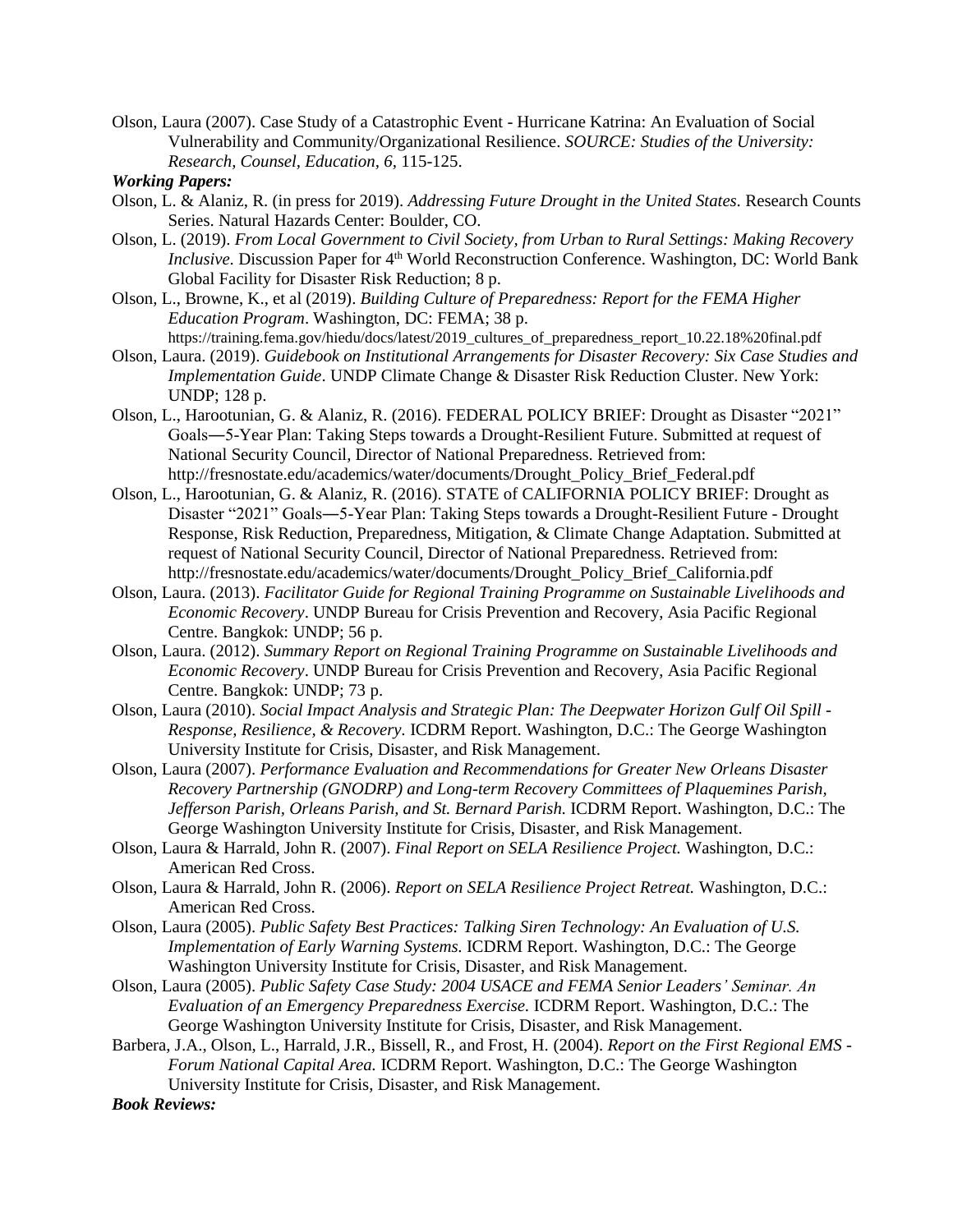- Olson, Laura. (2019). Handbook of Disaster Research (2nd Edition). *International Journal of Mass Emergencies and Disasters.* (expected in October 2019).
- Olson, Laura. (2010). Clear as Mud: [Planning for the Rebuilding](https://wrlc-gu.primo.exlibrisgroup.com/discovery/fulldisplay?docid=degruytera10.2202/1547-7355.1819&context=PC&vid=01WRLC_GUNIV:01WRLC_GUNIV&lang=en&search_scope=DN_and_CI&adaptor=Primo%20Central&tab=Everything&query=any,contains,clear%20as%20mud%20book%20review&sortby=date_d&facet=frbrgroupid,include,1480702900642702528&offset=0) of New Orleans. *Journal of Homeland Security and Emergency Management*, 7(1).<https://doi.org/10.2202/1547-7355.1819>
- Rubin, C. & Olson, L. (2004). Countering Terrorism: Dimensions of Preparedness. *Journal of Homeland Security and Emergency Management*, 1(2), doi:10.2202/1547-7355.1027

*News Media, OpEds and Radio Broadcasts / Newspaper Articles:*

- Oct. 15, 2019. "Building cultures of preparedness: A forward-looking approach to community resilience. *Crisis Management Journal, 14*(4).
- March 9, 2019. "Successful National Preparedness Requires a Radical New Approach". Homeland Security Today. [https://www.hstoday.us/subject-matter-areas/emergency-preparedness/perspective](https://www.hstoday.us/subject-matter-areas/emergency-preparedness/perspective-successful-national-preparedness-requires-a-radical-new-approach/)[successful-national-preparedness-requires-a-radical-new-approach/](https://www.hstoday.us/subject-matter-areas/emergency-preparedness/perspective-successful-national-preparedness-requires-a-radical-new-approach/)
- March 6, 2019. "Building Cultures of Preparedness". IAEM Bulletin.
- March 1, 2019. "Report: We've Failed Miserably at Preparedness". Emergency Management Magazine. <https://www.govtech.com/em/preparedness/Report-Weve-Failed-Miserably-at-Preparedness.html>
- Sept. 20, 2018. "One year after Hurricane Maria, Philly a model for recovery[" https://whyy.org/articles/one](https://whyy.org/articles/one-year-after-hurricane-maria-philly-a-model-for-recovery/)[year-after-hurricane-maria-philly-a-model-for-recovery/](https://whyy.org/articles/one-year-after-hurricane-maria-philly-a-model-for-recovery/) Jacksonville State University Center for Disaster and Community Resilience. WHYY Philadelphia: Pennsylvania / National Public Radio.
- July 17, 2017 "Local Resilience" [http://www.themarknews.com/2017/07/17/local-resilience/.](http://www.themarknews.com/2017/07/17/local-resilience/) Culture and Disaster Action Network (CADAN) Series – Part II. The The Mark News: Toronto.
- July 14, 2017 "A Helping Hand" [http://www.themarknews.com/2017/07/10/a-helping-hand/,](http://www.themarknews.com/2017/07/10/a-helping-hand/) Culture and Disaster Action Network (CADAN) Series – Part I. The Mark News: Toronto.
- May 11, 2017 "A Place Called Home" [http://www.themarknews.com/2017/05/11/a-place-called-home/.](http://www.themarknews.com/2017/05/11/a-place-called-home/) The Mark News: Toronto.

## **AWARDS AND HONORS \_\_\_\_\_\_\_\_\_\_\_\_\_\_\_\_\_\_\_\_\_\_\_\_\_\_\_\_\_\_\_\_\_\_\_\_\_\_\_\_\_\_\_\_\_\_\_\_\_\_\_\_\_ \_\_\_\_\_\_\_\_\_**

| <b>Resilience Academy Fellow, Bangladesh / Germany / California / DC</b><br>United Nations University, Institute for Environment and Human Security / Munich Re Foundation | 2013-2017 |
|----------------------------------------------------------------------------------------------------------------------------------------------------------------------------|-----------|
| <b>Senior Research Fellow, Virginia Tech, Global Forum on Urban &amp; Regional Resilience</b>                                                                              | 2014-2017 |
| <b>Tropaia Award for Excellence in Teaching, Georgetown University</b>                                                                                                     | 2016      |
| <b>MentorCoach Fellowship Award, 31-week Executive Coach training program</b>                                                                                              | 2014      |
| <b>Keystone Conference Fellow, Bonn, Germany</b><br>United Nations University, Institute for Environment and Human Security / Munich Re Foundation                         | 2012      |
| <b>State Farm Insurance Company Foundation Dissertation Fellowship</b>                                                                                                     | 2010      |
| <b>Social Vulnerability Fellow, Bonn, Germany</b><br>United Nations University, Institute for Environment and Human Security / Munich Re Foundation                        | 2006-2008 |
| <b>EU / NATO Research Fellow, European Security &amp; Defense Policy, Brussels, Belgium</b><br>Ruprecht-Karls Universität Heidelberg                                       | 2000-2001 |

# **INVITED TALKS**

August 14, 2019. *Preparedness: Building Community-Based Capacity using Culture Brokers.* Federal Emergency Management Agency (FEMA) Region VIII Leadership Webinar. Denver, CO.

May 14, 2019. *From Local Government to Civil Society, from Urban to Rural Settings: Making Recovery*  Inclusive. 4<sup>th</sup> World Reconstruction Conference & United Nations Global Platform on Disaster Risk Reduction. Geneva, Switzerland.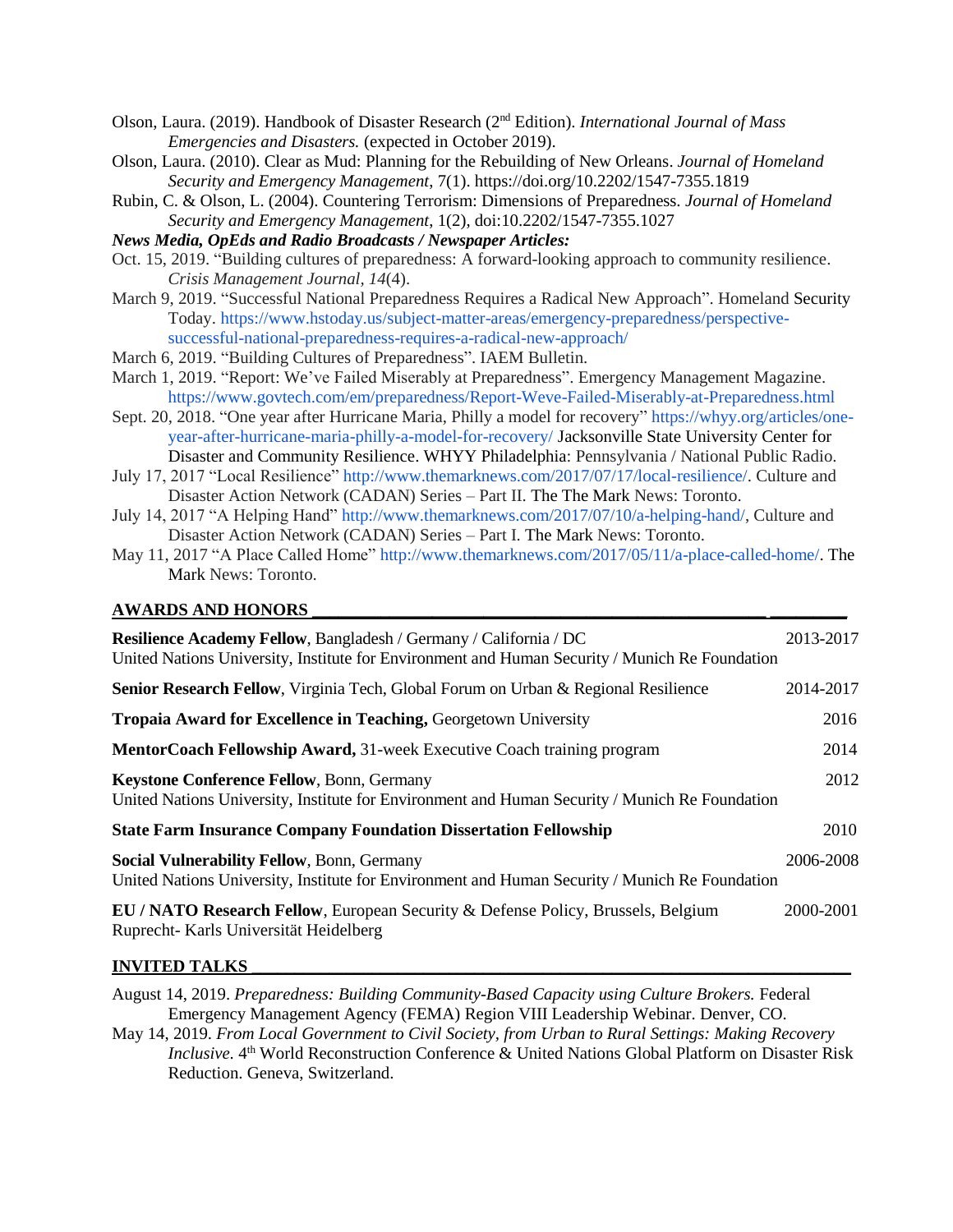- April 16, 2019. *Building Cultures of Preparedness - A Culture-Based Approach to Resilience in American Communities.* U.S. Army Corps of Engineers - Silver Jackets Webinar. Washington, DC.
- Sept 20, 2018. *Developing Culture(s) of Preparedness: The Important Role of Culture in FEMA's Strategic Plan (2018-2022).* FEMA Higher Education Program Webinar. Emmitsburg, MD.
- June 8, 2017. *Civil Protection as a Pillar of Disaster Resilience: The Recovery Phase of Disasters.* 3<sup>rd</sup> World Reconstruction Conference 3. World Bank: Brussels, Belgium.
- July 13, 2016. *Understanding the Magnitude of Impacts from Disasters in Louisiana – Past, Present and Future.* Louisiana Philanthropy Initiative Conference, Baton Rouge, LA.
- April 8, 2016. *Challenges and Successes of Recent Innovations in Recovery.* Expert Voices III Improving Disaster Recovery Services. Conference of the Disaster Recovery Contractors Association. Booz Allen Hamilton: Washington, DC.
- March 21, 2010. *Non-Profit & Philanthropic Models of Disaster Recovery: What We Learned.* Katrina @ 5 Conference: Association of Small Foundations / Exponent Philanthropy. New Orleans, LA. *U.S.*
- Nov 28, 2007. *Long-Term Recovery Committee Challenges & Successes: Based on Performance Evaluation Report.* National Voluntary Organizations Active in Disaster (NVOAD) High-Level Stakeholder Meeting. United Way Headquarters: Arlington, VA.

#### **CONFERENCE PRESENTATIONS\_\_\_\_\_\_\_\_\_\_\_\_\_\_\_\_\_\_\_\_\_\_\_\_\_\_\_\_\_\_\_\_\_\_\_\_\_\_\_\_\_\_\_\_\_\_\_\_\_\_\_\_\_\_\_**

#### *Conference Co-Organization:*

May 4-7, 2008. 5th International Conference on Information Systems [for Crisis Response and Management](http://en.wikipedia.org/wiki/ISCRAM) (ISCRAM), Special Academic Session on Visualization for Decision Making, Information Sharing, and Collaboration. The George Washington University -- Institute for Crisis, Disaster and Risk Management: Washington DC.

#### *Panel Organization:*

- April 6, 2020 *Advancing Alternative Approaches to Administrative Theory and Practice in the Field of Emergency Management*. American Society for Public Administration. Anaheim, California. (Panel Participants: Christopher Emrich, UCF; Steven Torrence, Placentia Police Department, Alessandra Jerolleman, JSU).
- July 17, 2019. *Cultures with an "S": Encouraging Grassroots Preparedness and Mitigation.* Natural Hazards Workshop. Broomfield, CO.
- June 7, 2019. *Building Cultures of Preparedness: Teaching & Learning Culture-Based Approaches in Emergency Management.* FEMA Higher Education Symposium. Emmitsburg, MD.
- May 14, 2019. *From Local Government to Civil Society, from Urban to Rural Settings: Making Recovery*  Inclusive. 4<sup>th</sup> World Reconstruction Conference & United Nations Global Platform on Disaster Risk Reduction. Geneva, Switzerland. (Panel Participants: Mr. Kiyoshi Murakami, Special Representative of Mayor & Senior Executive Advisor to the City of Rikuzentakata, Japan; Mr. Shinichi Takahashi, Vice Mayor of Sendai City, Japan; Mr. Bijay Kumar, Executive Director, Global Network of Civil Society Organisations for Disaster Reduction; Mr. Vinod Menon, National Disaster Management Authority, India & Professor / Director, School of Social Innovation, Partnerships & Co-Creation, MIT World Peace University, Pune, India).
- April 3-7, 2018. *Living with Hurricanes: Four Panel Sessions.* Society for Applied Anthropology Conference, Philadelphia, PA. (Panels Co-organized with Meredith Welch-Devine, University of Georgia & Heather Lazrus, National Center for Atmospheric Research).

#### *Papers Presented:*

- April 6, 2020 *The Evolution and Continued Development of Models of Governance Suited to Post-Disaster Environments*. American Society for Public Administration. Anaheim, California.
- September 20, 2019. *Non-Profit Management in Post-Disaster Contexts – The Case of Hurricane(s) Irma and Maria.* Midwest Public Affairs Conference 2019. IUPUI: School of Public and Environmental Affairs, Indianapolis, IN.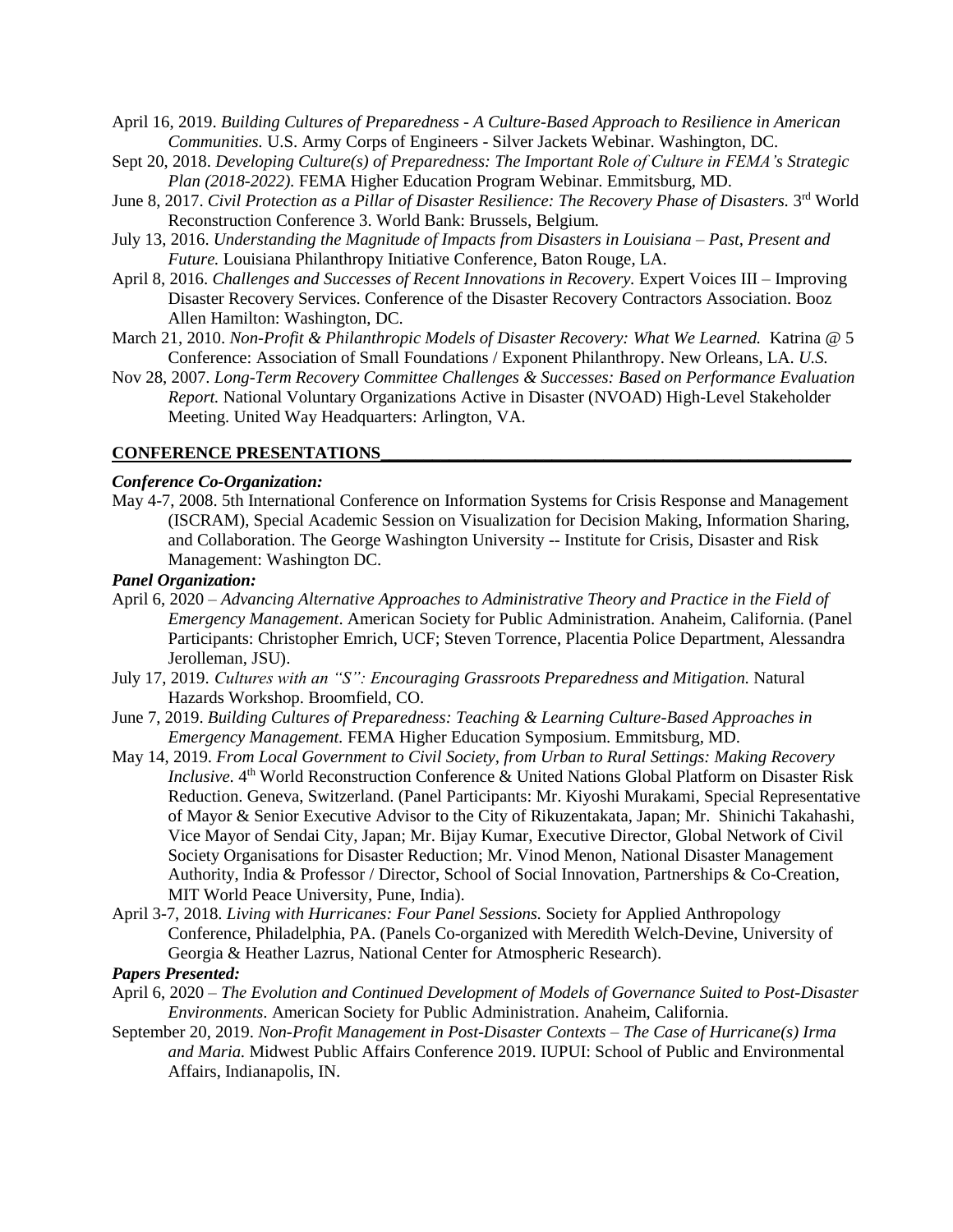- July 17, 2019. *Cultures with an "S": Encouraging Grassroots Preparedness and Mitigation.* Natural Hazards Workshop. Broomfield, CO.
- June 7, 2019. *Building Cultures of Preparedness: Teaching & Learning Culture-Based Approaches in Emergency Management.* FEMA Higher Education Symposium. Emmitsburg, MD.
- May 8, 2019. *New Directions for the Long-Term Recovery Committee Model: Responding to the Unexpected and Adapting our Approach to Recovery.* National Voluntary Organizations Active in Disaster (NVOAD) Annual Conference. Nashville, TN.
- Mar 20, 2019. *Puerto Rico and the Diaspora -- the efforts and capacity of non-profit recovery efforts.* Society for Applied Anthropology Conference. Portland, OR.
- Mar 20, 2019. *Civil Society and Root Causes: moving from disaster risk reduction to preventing disaster risk creation.* Society for Applied Anthropology Conference, Portland, OR.
- July 10, 2018. *Putting Knowledge to Work using Hazards Information to Reduce Loss.* Natural Hazards Workshop. Broomfield, CO.
- June 5, 2018. *Collaborating with Practitioners to Realize Emergency Management Student Learning Opportunities*. Federal Emergency Management Agency Higher-Education Conference, Emmitsburg, MD.
- April 7, 2018. *Living with Hurricanes: Recent Hurricanes, Resource Scarcity and Interagency Collaboration in the NGO Sector - Comparative Perspectives on Response and Recovery.* Society for Applied Anthropology Conference, Philadelphia, PA.
- April 5, 2018. *Culture and Disaster Action Network: What Can We Learn about Culture from Practitioners' Stories about Their Work on Disasters?* Society for Applied Anthropology Conference, Philadelphia, PA.
- Oct 20, 2017. *Coastal Resilience: Examples from the United States.* Coastal Resilience: U.S. and International Risks and Preparedness conference. Woodrow Wilson Center for International Scholars: organized in cooperation with the Hoover Institution and the Stanford Woods Institute for the Environment. Washington, DC.
- Oct 18, 2017. *The Cruelty of Climate-Induced Relocation Processes.* Resilience Academy Capstone Conference. Co-Organized by the United Nations Institute for Environment and Human Security, Woodrow Wilson Center for International Scholars, and Munich Re Foundation. Washington, DC.
- May 22, 2017. *Culture & DRR: No One Left Behind.* Global Platform for Disaster Risk Reduction: Ignite Stage: Cancun, Mexico.
- Mar 30, 2017. *Secondary Traumatization and Disaster Mental Health: A Sandtray Experience for Academics / Practitioners.* Society for Applied Anthropology Conference, Santa Fe, NM.
- Mar 28, 2017. *Applied Anthropology: A Defense of the People - Notions of Solidarity, Advocacy, and Positionality with regards to the Academic / Practitioner Divide.* Society for Applied Anthropology Conference, Santa Fe, NM.
- Mar 30, 2016. *Drought as Disaster and Climate Change Adaptation – the Art of the Possible or a Needs-Based Strategy?* Society for Applied Anthropology Conference, Vancouver, Canada.
- Mar 29, 2016. *Facilitating Recovery – Does Culture Really Matter?* Society for Applied Anthropology Conference, Vancouver, Canada.
- Oct 5, 2015. *Federal Policy Brief: Drought Response, Risk Reduction, Preparedness, Mitigation, & Climate Change Adaptation.* Disaster by Drought Conference. California Polytechnic State University, San Luis Obispo, CA.
- Mar 24, 2015. *The Dark Side of Networks.* Society for Applied Anthropology Conference, Pittsburgh, PA.
- Aug 27, 2014. *Moving towards Risk? Intersections of Disaster and Mobility.* Global Risk Forum. Davos, Switzerland.
- Aug 22, 2014. *Do Sustainable Livelihood Programs Lead to Sustainable Livelihood Outcomes? Evidence from the Asia Pacific Region.* Resilience Academy. Co-Organized by the United Nations Institute for Environment and Human Security, International Center for Climate Change Adaptation and Development, and Munich Re Foundation. Dhaka, Bangladesh.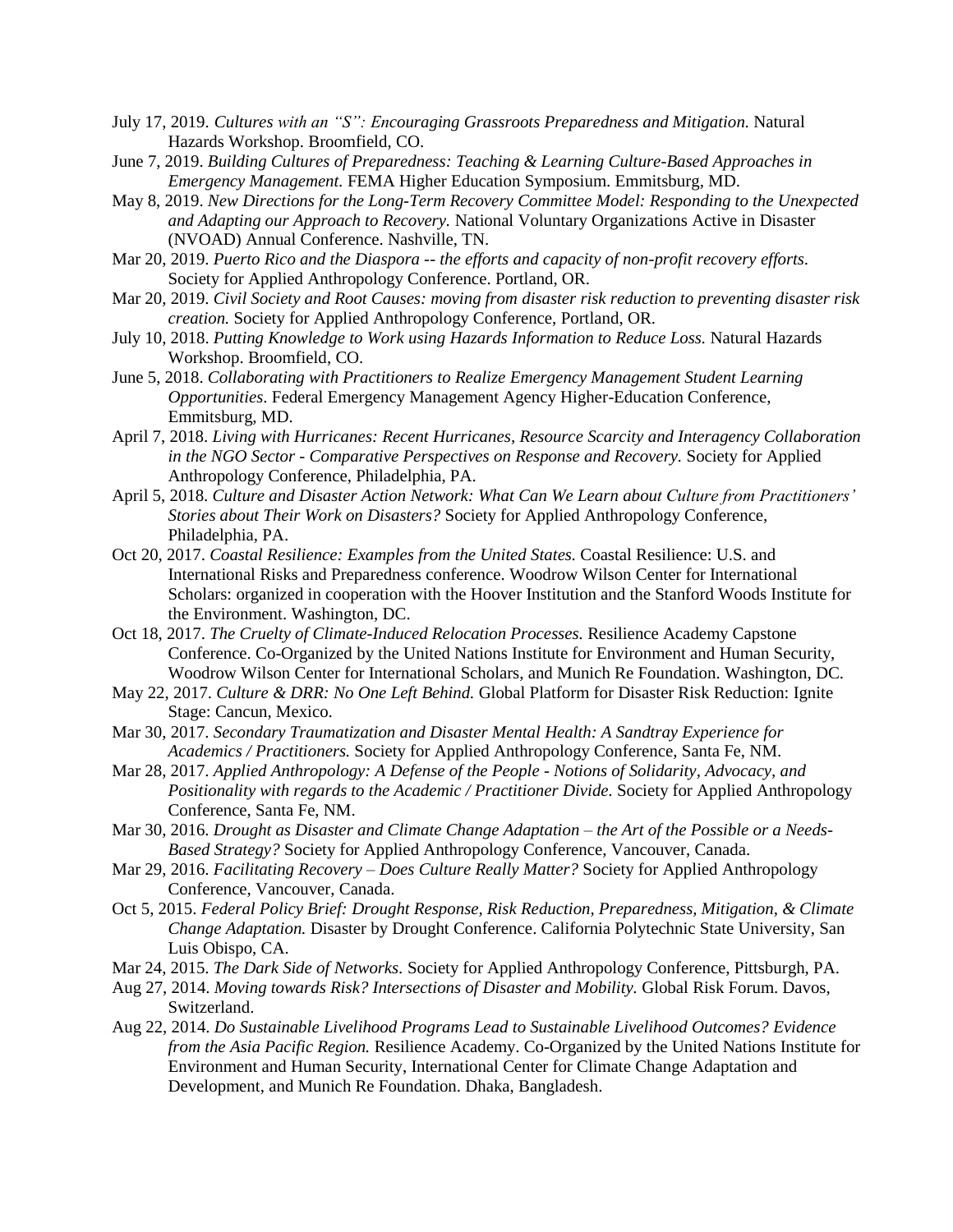- Mar 18, 2014. *Integrating Academic Expertise into Government Practice: A Chimera or Worthwhile Pursuit?* Society for Applied Anthropology Conference, Albuquerque, NM.
- Sept 16, 2013. *Livelihood Resilience & Climate Change.* Resilience Academy. Co-Organized by the United Nations Institute for Environment and Human Security, International Center for Climate Change Adaptation and Development, and Munich Re Foundation. Dhaka, Bangladesh.
- Oct 10, 2012. *From Social Vulnerability to Resilience: Measuring Progress toward Disaster Risk Reduction.* The Keystone Conference: From Social Vulnerability to Building Resilience in the context of Climate Adaptation. Bonn, Germany. United Nations University Institute for Environment and Human Security.
- May 4, 2008. *Database Innovations to support Non-Profit Organizations after Hurricane Katrina.* Information [Systems for Crisis Response and Management](http://en.wikipedia.org/wiki/ISCRAM) (ISCRAM): Washington DC.
- Apr 21. 2007. *Case Study of a Catastrophic Event: Hurricane Katrina - An Evaluation of Vulnerability and Resilience.* Roosevelt Institution. New Orleans, LA.
- July 19, 2006. *Case Study of a Catastrophic Event: Hurricane Katrina. An Evaluation of Social Vulnerability and Community Resilience.* Social Vulnerability Academy. United Nations University Institute for Environment and Human Security. Hohenstein Castle, Germany.

## *Discussant:*

September 20, 2019. *Environmental Issues and Disaster Response Panel.* Midwest Public Affairs Conference 2019. IUPUI: School of Public and Environmental Affairs, Indianapolis, IN.

## **TEACHING EXPERIENCE\_\_\_\_\_\_\_\_\_\_\_\_\_\_\_\_\_\_\_\_\_\_\_\_\_\_\_\_\_\_\_\_\_\_\_\_\_\_\_\_\_\_\_\_\_\_\_\_\_\_\_\_\_\_ \_\_\_\_\_\_\_\_**

#### **The George Washington University School of Business - Master of Science Program in Project Management, Washington, DC.**

- Dept. of Management Science International Development for Project Managers
- Dept. of Decision Sciences Project Management Application (Capstone Course)
- Dept. of Decision Sciences Project Estimating and Cost Management

## **Georgetown University, School of Continuing Studies, Master's Program, Emergency & Disaster Management, Washington, DC.**

- Natural Hazards
- Louisiana Disaster Field Residency Program
- Quantitative and Qualitative Methods for Emergency and Disaster Management
- Capstone Thesis Advisor nine students

#### **Royal Roads University, School of Humanitarian Studies, M.A. Program, Disaster & Emergency Management, British Columbia, Canada.**

- Foundations of Research
- Disaster Response and Sustainable Recovery
- Master's Thesis Advisor two students

#### **The Maastricht School of Management, MSc Program in Management & Engineering, Maastricht, The Netherlands.**

- Project Management in the Context of Disasters
- Crisis Leadership and Organizational Behavior

## **RESEARCH PROJECTS \_\_\_\_\_\_\_\_\_\_\_\_\_\_\_\_\_\_\_\_\_\_\_\_\_\_\_\_\_\_\_\_\_\_\_\_\_\_\_\_\_\_\_\_\_\_\_\_\_\_\_\_\_\_\_\_\_\_\_\_\_\_\_\_**

#### *Grant-Funded*

- NSF-Supported Workshop in Cancun Mexico at the 2017 Global Platform for Disaster Risk Reduction: Cultural Competency for Disaster Risk Reduction and Recovery, Award Period: 5/01/2017--5/01/2018, \$18,165.
- American Red Cross *Southeast Louisiana Resiliency Project*, \$250,000
- Metropolitan Washington Council of Governments *Early Warning System Best Practices,* \$15,000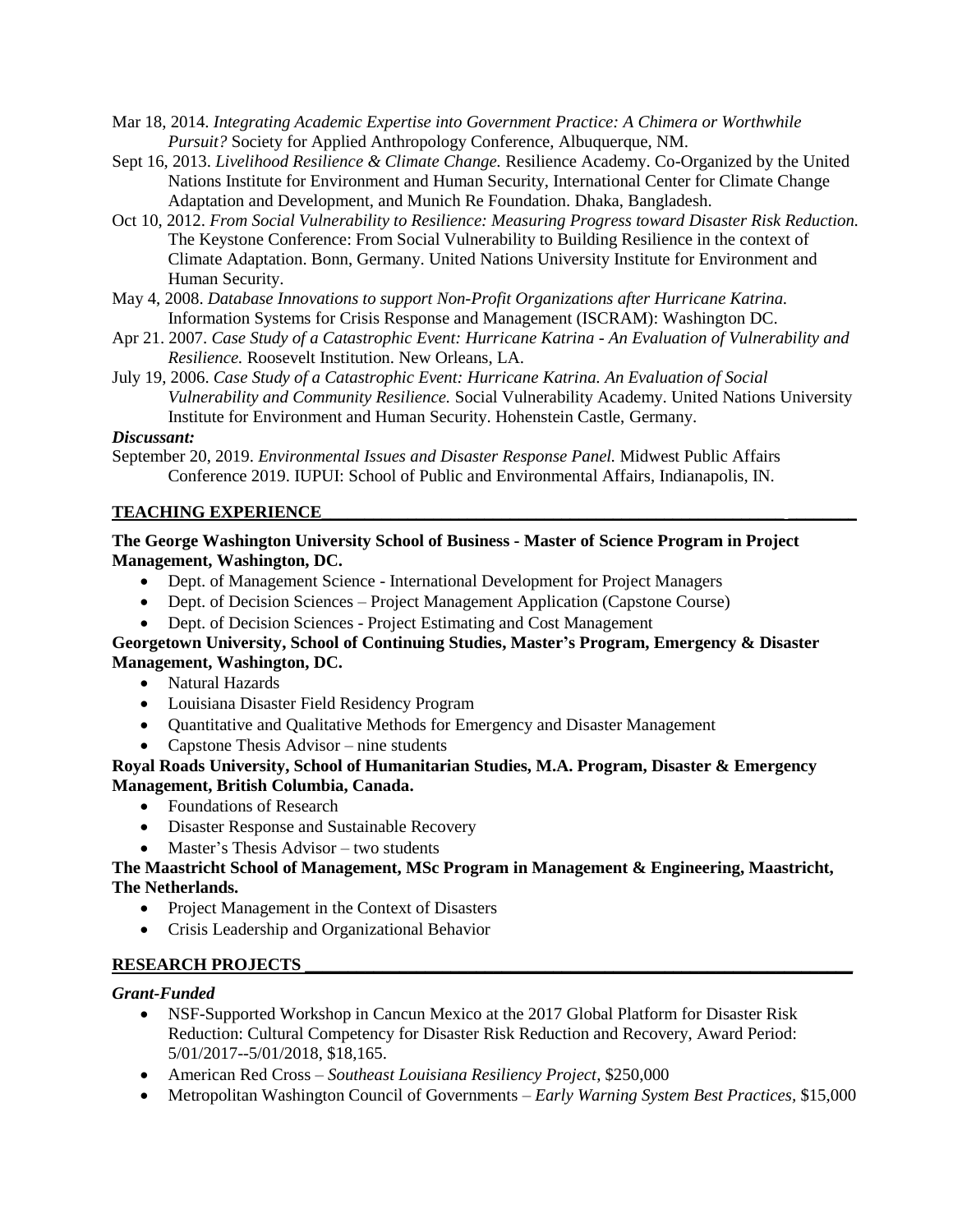- State Farm Foundation Dissertation Grant NGO-Assisted Recovery & Hurricane Katrina, \$10,000
- Greater New Orleans Disaster Recovery Partnership M&E for Long-Term Recovery Committees in Southeast Louisiana, \$10,000

## *University-Supported*

- Jacksonville State University, Center for Disaster and Community Resilience *12/2017 – present* (Co-PI) – analysis of theoretical models, practice, and organizational context of Voluntary Organizations Active in Disaster (VOAD) non-profit agencies assisting Puerto Rican evacuees that have relocated to the U.S. mainland after Hurricane(s) Maria and Irma. Two cases focus on the Greater Philadelphia Long-Term Recovery Committee (GPLTRC) and New York Disaster Interfaith Services (NYDIS) and their strategies to cope with resource scarcity, migration, and the failure of normal forms of assistance.
- The George Washington University, Institute for Crisis, Disaster and Risk Management 2007-2009 NVOAD Long-Term Recovery Committee Formation after Hurricane Katrina, Dissertation Research

## *Culture and Disaster Action Network (CADAN)-Supported*

• Cultural Competency for Disaster Risk Reduction and Recovery: a set of 33 ethnographic interviews were conducted with Disaster Risk Reduction (DRR) scholars, donors, practitioners, policy makers and government officials attending the 2017 United Nations Global Platform on Disaster Risk Reduction (GPDRR). The goal is to examine how actors in this arena conceptualize the role of culture and context in disaster policy and practice.

## **AFFILIATIONS\_\_\_\_\_\_\_\_\_\_\_\_\_\_\_\_\_\_\_\_\_\_\_\_\_\_\_\_\_\_\_\_\_\_\_\_\_\_\_\_\_\_\_\_\_\_\_\_\_\_\_\_\_\_\_\_\_\_\_\_\_\_\_\_\_\_\_\_\_\_\_\_\_**

- American Geophysical Union (AGU), Natural Hazard Mitigation Association (NHMA)
- American Society for Public Administration (ASPA), American Society of Adaptation Professionals (ASAP), International Association of Emergency Managers (IAEM)
- International Sociology Association (ISA): Research Committee on Sociology of Disasters
- Society for Applied Anthropology (SfAA) Topical Interest Group on Risk and Disaster

## **SERVICE TO PROFESSION**

**Associate Editor**, *International Journal of Disaster Response and Emergency Management* 2018-present

**Co-Editor**, Special Issue of the *International Journal of Disaster Research and Management* (with Heather Lazrus & Meredith Welch-Devine), called 'Living with Hurricanes'. 2018-2020

**Co-Chair, Training & Education, Culture and Disaster Action Network (CADAN)** *Aug 2017 - present* CADAN is a network of social scientists working to integrate cultural competency into disaster management / climate adaptation efforts.

- **NSF- and CADAN-funded research project** at the 2017 UN Global Platform on Disaster Risk Reduction (GPDRR) on the role of culture and context in disaster policy and practice.
- **FEMA 'Building Cultures of Preparedness' Workshop**  for 39 disaster scholars and practitioner experts focused on FEMA's new strategic priority: to build a culture of preparedness.
- **FEMA Higher Education Program Report**  Co-Lead Author, *Building Cultures of Preparedness*.

## **LANGUAGE SKILLS\_\_\_\_\_\_\_\_\_\_\_\_\_\_\_\_\_\_\_\_\_\_\_\_\_\_\_\_\_\_\_\_\_\_\_\_\_\_\_\_\_\_\_\_\_\_\_\_\_\_\_\_\_\_\_\_\_\_\_\_\_\_\_\_\_\_\_\_**

German (fluent) Portuguese (excellent, near fluency) Spanish (intermediate)

## **PROFESSIONAL EXPERIENCE\_\_\_\_\_\_\_\_\_\_\_\_\_\_\_\_\_\_\_\_\_\_\_\_\_\_\_\_\_\_\_\_\_\_\_\_\_\_\_\_\_\_\_\_\_\_\_\_\_\_\_\_\_\_\_\_ \_**

**HAZARD RESILIENCE LLC New Orleans, LA & Minneapolis, MN**

*Co-Principal & Founder – Consultancy & Research June 2018 – present*

**Hazard Resilience** focus on risk, recovery, mitigation, climate adaptation & community resilience.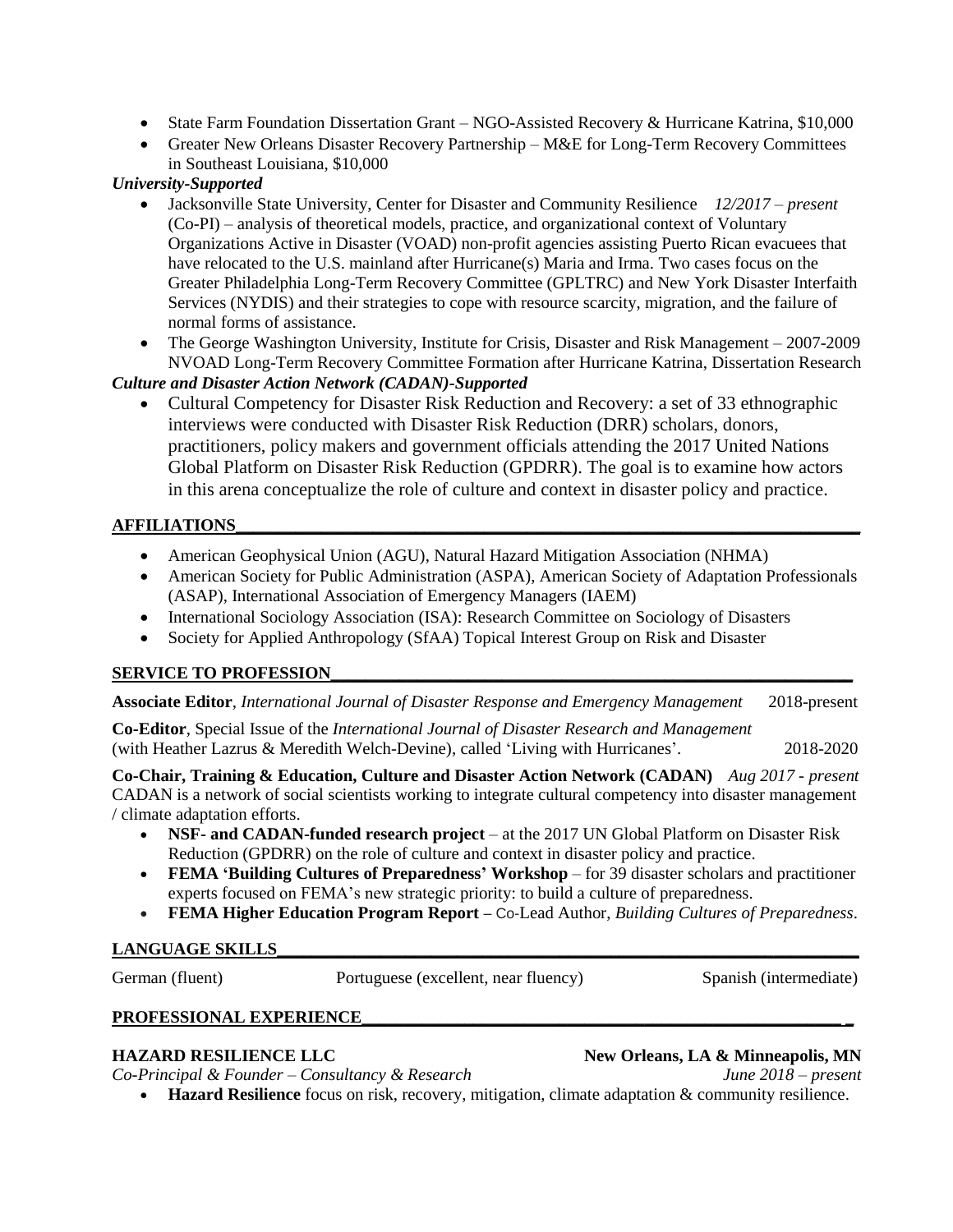## **UNITED NATIONS DEVELOPMENT PROGRAMME New York City, NY**

*Senior Consultant – Disaster Recovery Planning and Coordination June 2015 – present*

- **Global Policy and Corporate Product Development** –authored policy documents, training materials, guides for foreign governments, practitioner handbooks, UNDP Signature Products;
- **Institutional Assessment and Capacity Building**  led training program and curriculum development for practitioners (i.e. government ministries, UN, DRM professionals);
- **Reconstruction Policy and Planning**  led government and UN agency teams in Post Disaster Needs Assessments (PDNA) and Recovery Frameworks with focus on climate change adaptation.
- **Institutional Arrangements and Governance of Disaster Recovery –** authored Policy Manual for government leaders and senior officials on institutional structures to govern disaster recovery.
- **Case Studies on Governance of Disaster Recovery –** authored six case studies (Chile, Indonesia, India, New Zealand, Mozambique, Serbia) on institutional mechanisms for recovery operations.

#### **U.S. FEDERAL EMERGENCY MANAGEMENT AGENCY Multiple Locations, US**

*Recovery Coordination Group Supervisor, National Disaster Recovery System February 2012 – present*

- **Philanthropic Advisor** led *Public-Private Partnerships for Resilience & Recovery* supporting communities to access to non-governmental resources, local knowledge, cross-sector collaboration;
	- o *Louisiana Disaster Recovery Alliance* –concept / organizational structure / website / recruitment, which brought private, community, corporate foundations together with federal / state government agencies to focus on long-term investments in recovery and resilience in Louisiana;
	- o *Resource Mobilization / Disaster Philanthropy* generated financing and investment strategies for resilience and recovery projects with donors and government agencies;
	- o *Temporary to Permanent Housing Solution, Recovery Workshop* organized Post-Disaster Housing Best Practice (RAPIDO) for over 125 participants from state agencies and NGOs.
- **Community Planning & Capacity-Building** led Community Needs Assessment & Community Recovery Planning process, produced technical reports, resilience interventions, institutional capacity-building models, participatory processes that empowering local vision and goals.
- **Recovery Coordination Group / Recovery Support Strategy –** manage personnel and resources, establish cross-agency & internal coordination structures, led Recovery Framework development.
- **Partner Agency Programs –** experience with government programs administered under NDRF Recovery Support Function (RSF) structure (FEMA, HUD, US ACE, DOI, HHS, EDA);
- **Organizational Change and Development in Disaster Settings –** developed system reengineering solutions to improve performance using evidence-based interventions to help manage change.

## **UNITED NATIONS OFFICE OF SPECIAL COORDINATOR FOR THE MIDDLE EAST PEACE PROCESS Israel/occupied Palestinian territory**

*Recovery Advisor, Needs Assessment & Recovery Planning Process - The Gaza Strip Nov. 2014 – April 2015*

- **Post-Disaster Needs Assessment (PDNA) & Recovery Framework for Gaza Strip**  led institutional coordination, recovery planning process, and writing of Social, Health, Education, Culture and Governance chapters of the Gaza Strip PDNA, as well as the Recovery Framework after July-August 2014 war. Coordinated the work of *14 UN agencies and over 140 staff* and led recovery policy dialogue with the Palestinian National Consensus Government on recovery needs, resource requirements, programs / interventions, implementation plan for the recovery of the Gaza Strip.
- **Cross-Sector / International Collaboration –** with World Bank (GFDRR), EU, other partners on legislative framework and transparency / accountability of the recovery process.

# **PRESIDENT OBAMA'S HURRICANE SANDY REBUILDING TASK FORCE**

**U.S. DEPARTMENT OF HOUSING & URBAN DEVELOPMENT Lincroft, New Jersey** *Senior Policy Advisor March 2013 – September 2013*

 **Federal Government's Hurricane Sandy Rebuilding Strategy –** produced rebuilding strategy to assist federal, state, and local officials plan resilient communities. Authored chapters on Mitigation, Capacity Building, Community Planning, Climate Change, Presidential Policy Directive-8, National Disaster Recovery Framework, and Lessons Learned from past disasters.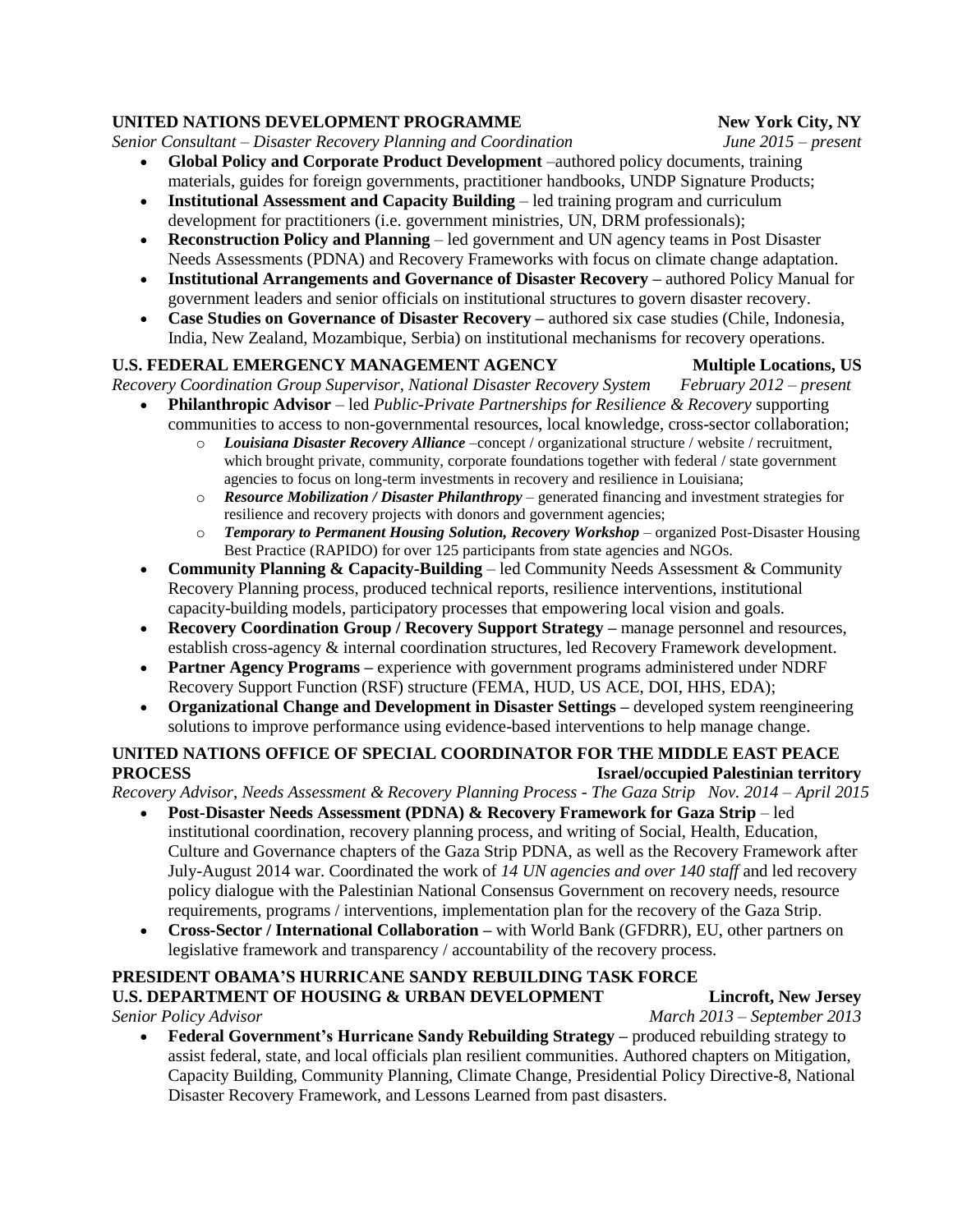- **Signature Policy Initiatives –** crafted policy recommendations on land acquisition strategies, ecosystem service restoration, regional recovery planning networks, disaster recovery / resilience tools and training to improve federal assistance to states, municipalities, and communities.
- **Liaison to Philanthropic Sector / Federal Agencies in Joint Field Office –** coordinated with sixteen Federal government agencies, Governor's Office of Recovery & Rebuilding, philanthropic sector organizations on recovery. Procured financing for cross-sector recovery interventions.

#### **UNITED NATIONS DEVELOPMENT PROGRAMME (UNDP)** Kathmandu, Nepal

*Consultant/Trainer for DRR & Early Recovery Training Programme and Workshop February 2014* **Curriculum Design, Training, Report** – organized and led Training Workshop on Early Recovery.

# **UNITED NATIONS DEVELOPMENT PROGRAMME (UNDP) Bangkok, Thailand**

*Consultant, Economic Recovery - Bureau for Crisis Prevention and Recovery June 2012 – March 2013*

- **Training Program Curriculum on Sustainable Livelihoods & Economic Recovery** designed training program and handbook on economic recovery, livelihood restoration, recovery frameworks, needs assessment, livelihood interventions, monitoring & evaluation tools & resource mobilization.
- **Logistics, Budgeting, and Event Management for Training Programme –**supported 42 trainees from 14 countries, 5 UN agencies (UNDP, FAO, ILO, UNCTAD, UN Resident Coordinator), 8 local NGOs, 4 INGOs (Oxfam, Caritas, IOM, World Vision), 6 govt agencies, 3 universities, World Bank, & N-Peace network, and managed 14 expert trainers and \$200,000 project budget.
- **Evaluation Report –** authored 62-page report recommending improvements for future training programs; standardized curriculum for use in the Asia-Pacific Region.
- **Facilitator Handbook for Sustainable Livelihoods and Economic Development** design of livelihood programs, good practices and adherence to UN policy in Asia-Pacific Region.

# **GREATER NEW ORLEANS DISASTER RECOVERY PARTNERSHIP New Orleans, LA**

*Director, Monitoring, Performance Evaluation, and System Improvement April 2007 – May 2011*

- **Holistic Project Management of Multi-Agency Non-Profit System** analyzed programs and services, created data collection system adopted by 72 partner organizations. Conducted monitoring & evaluation, produced quarterly performance evaluation reports for Long-Term Recovery Committees engaged in rebuilding housing for low-income residents, managed system reengineering, created operational system & streamlined complex, multi-agency bureaucratic process.
- **Database** created robust database and Project Management Office (PMO) to capture data.
- **Social Vulnerability** introduced Best Practices & Lessons Learned from academia / international humanitarian practice, authored flagship report on social vulnerability & non-profit assistance.
- **Eligibility Criteria** designed new eligibility process for assistance based on vulnerability criteria.
- **Compliance and Accountability** monitored performance of 72 non-profit partner agencie.
- **Monitored System Revenues and Expenditures –** showed that the consortium awarded \$9.84 million dollars to 875 clients and managed a total 1,431 cases. Volunteers contributed 528,935 hours to housing construction, valued at \$10.7 million dollars.

# **CRESCENT ALLIANCE RECOVERY EFFORT (CARE)** New Orleans, Louisiana

*Director, Hazard Mitigation Grant Program (HMGP) process August 2008 – October 2008*

- **HMGP grant application** managed 3 staff and authored \$2.2 million grant application submitted to State of Louisiana to support mitigation of 200 homes (elevation, hardening).
- **Strategic Planning for Housing Sector** conducted research, housing needs assessment, and quality control for construction processes completed by disparate non-profit agencies.

# **AMERICAN RED CROSS, SOUTHEAST LOUISIANA CHAPTER New Orleans, Louisiana**

*Director, SELA Resilience Project August 2006 – April 2007*

 **Project Management –** managed five senior academic experts and 10 Americorps, \$250,000 project budget, logistics, supplies, travel and performance evaluation for an organizational change project.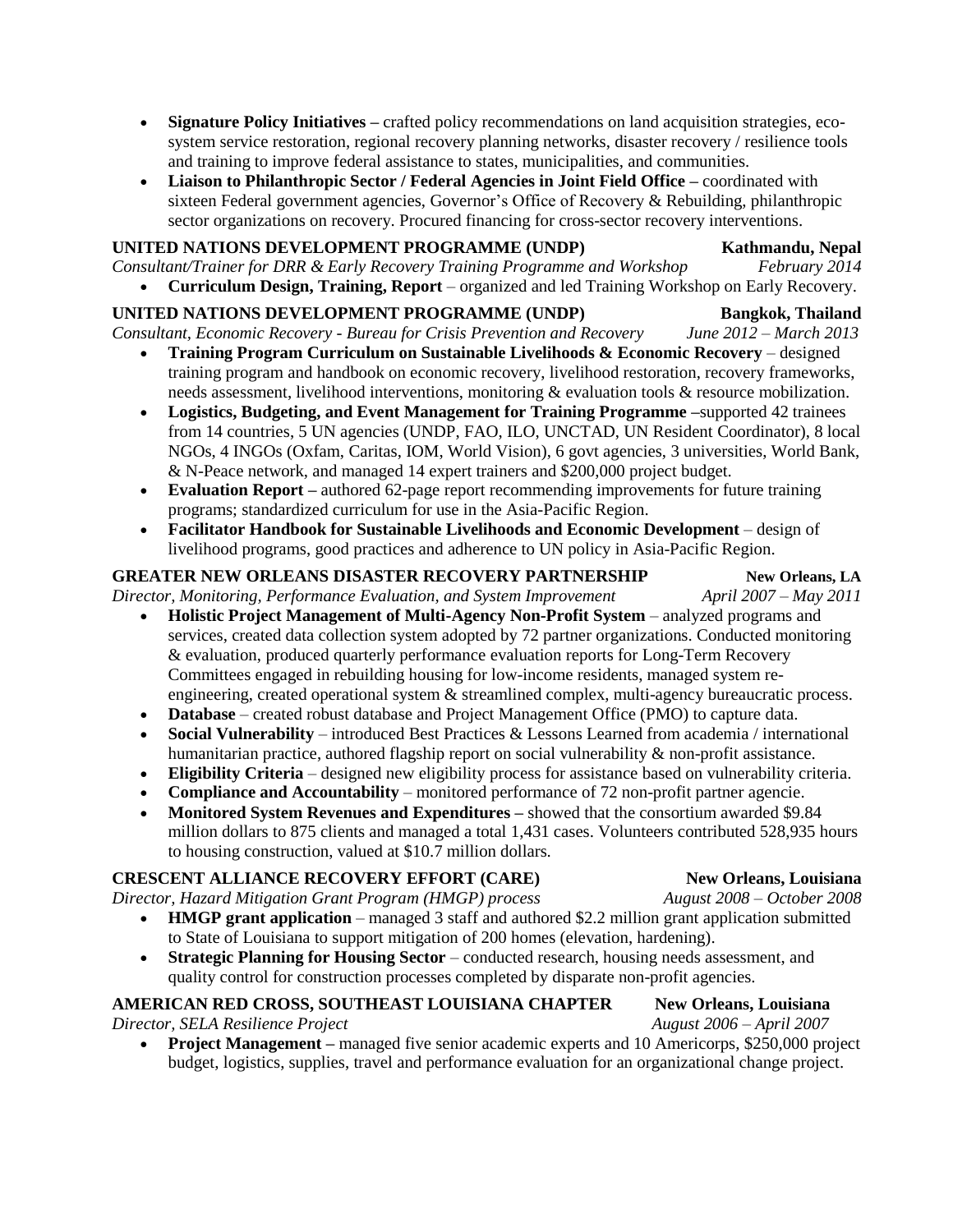- **Care for Caregivers** the SELA Resiliency Project was based on the realization that both individuals and organizations responding to this catastrophic event became its victims. The focus was to re-build, re-make, and re-invent the organization so that it could effectively manage recovery.
- **Replicable Resilience-Building Model** an effective, replicable resilience-building model for nonprofit organizations impacted by major disasters that focused on capacity building to strengthen organizational and individual effectiveness, group dynamics, and a collectively agreed-upon change agenda. The goal was to foster relationships that enhance creativity, productivity, innovation.

#### **AMERICAN RED CROSS, SOUTHEAST LOUISIANA CHAPTER New Orleans, Louisiana**

*Emergency Response Team Lead, Hurricanes Gustav & Ike August 2008 – October 2008*

 **Evacuation and Repatriation of Vulnerable Populations from Union Passenger Terminal in New Orleans** – led 10 staff and volunteers assisting vulnerable residents to evacuate.

# **ARLINGTON COUNTY DEPARTMENT OF HUMAN SERVICES Arlington County, Virginia**

*Consultant for Spontaneous Volunteer & Donations Management in Disasters April 2006 – August 2006*

- **Emergency Planning** authored Standard Operations Plan (SOP) & Continuity of Operations Plan (COOP) for Spontaneous Volunteer & Donations Management, created office go-kits for disasters,
- **Preparedness Training** designed curriculum & trained local Volunteer Emergency Support Team,
- **Full-Scale Exercise Planning** designed and executed Full-Scale Pandemic Flu Exercise for Dept. of Human Services, Dept. of Public Health, and Office of Emergency Preparedness.

#### **THE GEORGE WASHINGTON UNIVERSITY**

#### **INSTITUTE FOR CRISIS, DISASTER AND RISK MANAGEMENT Washington, DC**

*Senior Research Scientist / Visiting Research Scholar Jan. 2004 – Aug. 2005, Sept.2007 to Jan. 2012*

- **Emergency Response/Recovery**  experience in Emergency Operation Centers, field operations, disaster response & recovery planning, monitoring & evaluation, data collection, statistical analysis, knowledge management, social impact & needs assessment, lessons learned, best practice case studies, incident-specific strategic plans, and relationship management in collaborative networks,
- **Preparedness/Prevention/Mitigation** design/evaluation of mass casualty exercises / tabletop exercises, early warning system studies, coastal reconstruction & disaster risk reduction projects,
- **Program Design/Management** –Southeast Louisiana Resiliency Project: organizational resilience / capacity-building model for first response organizations working in catastrophic event contexts, reengineering and continuous improvement of National Voluntary Organizations Active in Disaster (NVOAD) Recovery programs after Hurricane Katrina and the Gulf Oil Spill through data gathering, monitoring & evaluation, documenting Lessons Learned, and social impact analyses,
- **Fundraising, Grant Writing** & **Grants Management**  wrote, was awarded and managed \$250,000 American Red Cross-supported grant for resilience project in Louisiana post-Katrina. Authored proposals to foundations/NGOs/government/NSF and managed grants. Assisted NGOs with grant-writing and expertise on funding shortfalls for post-disaster recovery and reconstruction.
- **Applied Research, Reports, Program Reengineering** clients: D.C. Fire & EMS, FEMA, American Red Cross, Army Corps of Engineers, Metropolitan Washington Council of Governments, Business-Community Synergies, D.C. Dept. of Health, Veteran's Administration, United Way, Greater New Orleans Disaster Recovery Partnership, Association of Small Foundations, and United Nations Development Programme.
- **Conference / Event Planning** organized and managed the 2008 Information Systems for Crisis Response and Management (ISCRAM) Conference; Greater Washington D.C. Regional EMS Forum; American Red Cross Resilience Project Retreat; and National Voluntary Organizations Active in Disaster (NVOAD) Workshop on Katrina recovery programs.
- **Management of Research Teams**  led team of 7 graduate student researchers working on various research projects, deliverables, and deadlines.

**CENTRE FOR GLOBAL UNDERSTANDING Edinburgh, Scotland** *Policy Analyst / Consultant May 2001 –August 2002*